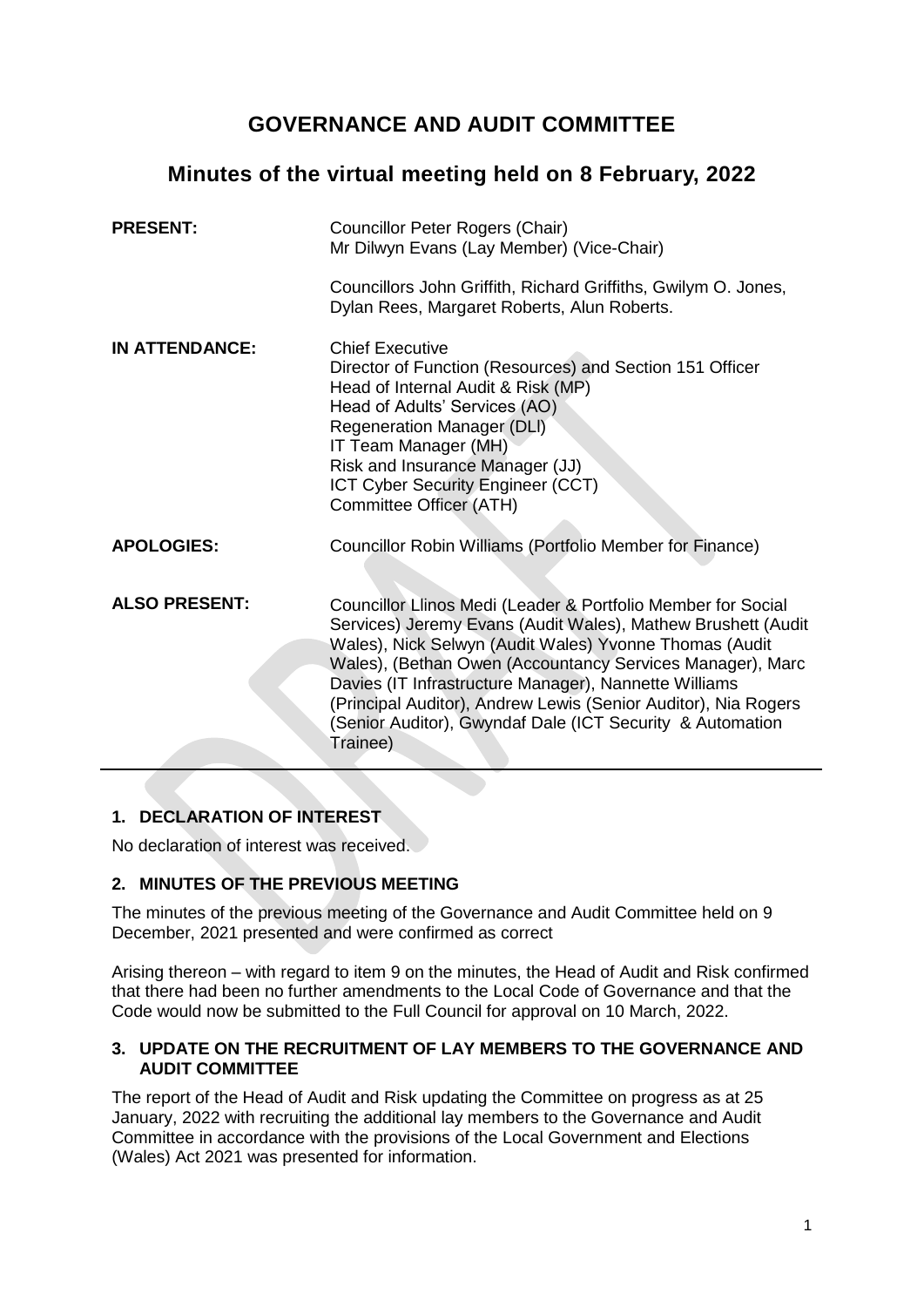The Head of Audit and Risk briefly summarised the requirements of the Act in terms of committee membership composition and proceedings which means that for the Isle of Anglesey County Council, its Governance and Audit Committee will include four lay members. She confirmed that as Mr Dilwyn Evans, current lay member has indicated that he is willing to serve a second term, three additional lay members are required. The Council participated in the Welsh Local Government Association's Task and Finish Group to develop an application form and advert for the recruitment process as well as a national programme of promotion. The Council received 13 application forms from which four candidates were shortlisted for interview by a panel consisting of the Chair and Vice-Chair of the Governance and Audit Committee and the Director of Function (Resources)/ Section 15 Officer. The shortlisted candidates will be interviewed by a panel of the Chair of the Governance and Audit Committee, the Director of Function (Resources)/Section 151 Officer and the Deputy Chief Executive in February, 2022. In accordance with the requirements of the Council's Constitution, the Chair and Vice-Chair of the Committee will recommend the appointment of the lay members to the Governance and Audit Committee at its April, 2022 meeting.

#### **It was resolved to note the progress made with recruiting the additional three lay members required for the Governance and Audit Committee from May, 2022.**

## **4. TREASURY MANAGEMENT STRATEGY STATEMENT 2022/23**

The report of the Director of Function (Resources)/Section 151 Officer incorporating the Treasury Management Strategy Statement for 2022/23 was presented for the Committee's consideration. The report outlined the Treasury Management Strategy for 2022/23 including the Annual Investment Strategy, the Annual Minimum Revenue Provision Policy Statement, the Treasury Management Policy Statement, the capital plans and associated Prudential Indicators.

The Treasury Management Strategy sits below the Capital Strategy and considers the impact of that strategy on the Council's borrowing and investment. It sets out how both strategies will be undertaken in a controlled way which is in line with a suitable level of risk that the Council wishes to take having regard to the guidance set out in the CIPFA Code of Practice on Treasury Management. The Treasury Management Strategy outlines the Council's approach to borrowing and investment which follows on from the Capital Strategy, sets out the constraints on borrowing, determines a set of prudential indicators that ensure the affordability of the Council's capital plans and determines the Council's risk appetite and approach to managing its investments. These elements cover the legislative and regulatory requirements.

The Strategy for 2022/23 covers two main areas – capital issues and treasury management issues and considers the key factors in relation to each area and how those shape the Treasury Management strategy and approach.

The Director of Function (Resources)/Section 151 Officer in presenting the report confirmed that there are no proposed amendments to the core principles of the 2021/22 Statement and highlighted the following -

- The economic background commentary (Appendix 3 to the report) and interest rate forecast to March 2025 and implications for the Treasury Management Strategy.
- The proposed capital expenditure programme for 2022/23 to 2024/25 as set out in table 3 of the report including proposed capital spend, how this is to be financed and the balance to be funded from borrowing over each of the three years.
- The impact of the Council's capital expenditure plans and the Minimum Revenue Provision (MRP) charge on the Capital Financing Requirement (CFR) and the level of external and internal borrowing as shown in Table 4 of the report showing a projected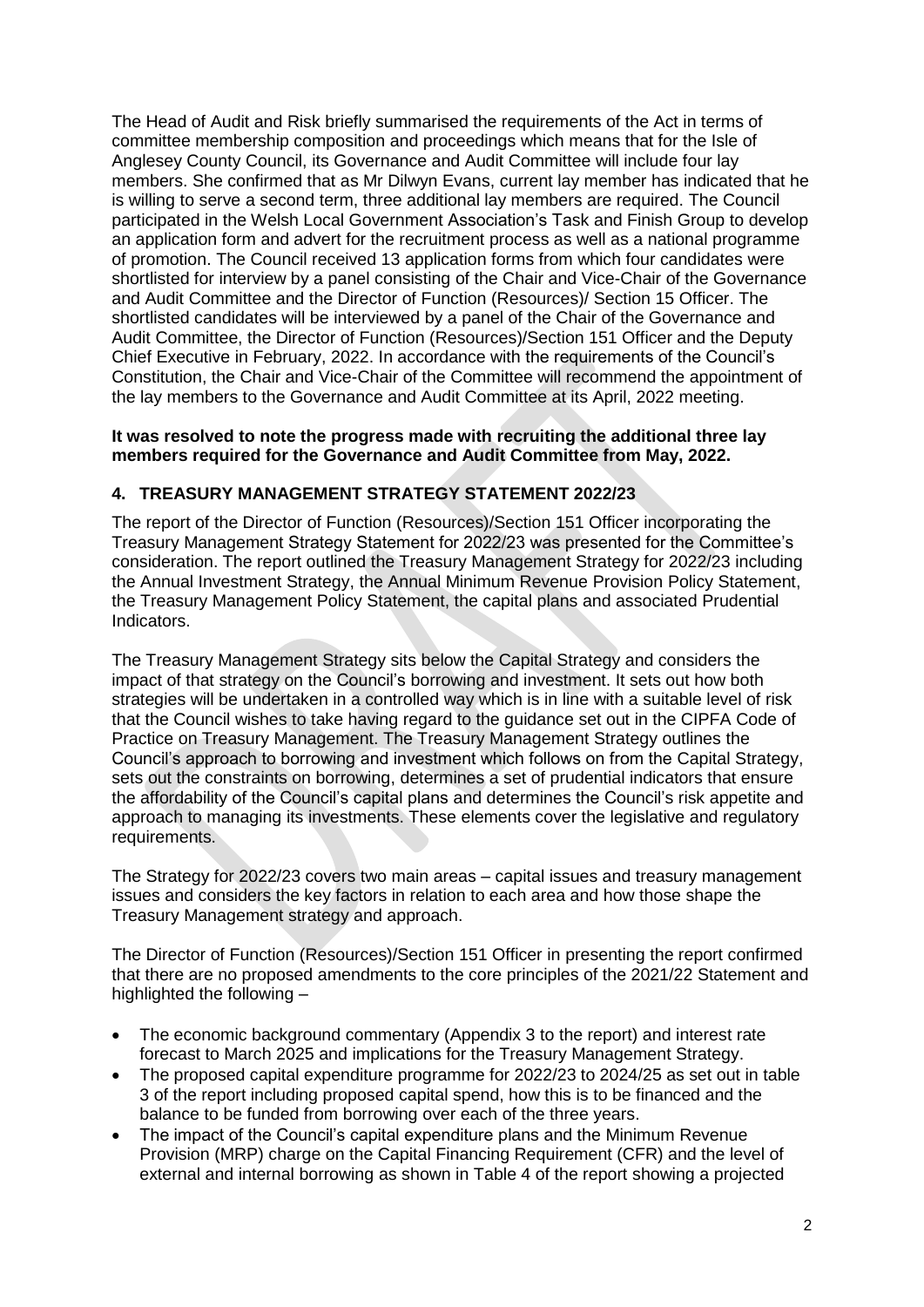increase in external borrowing over the next three years but remaining within the acceptable parameters.

- The borrowing strategy confirming that an under borrowed position is being currently maintained and that a pragmatic approach to changing circumstances will be adopted i.e. if it was felt there was a significant risk of a sharp fall in long and short term rates then long term borrowings will be postponed and potential rescheduling from fixed rate funding to short term borrowing will be considered if it is cost-effective to do so. Conversely, if it was felt that there is a significant risk of a much sharper rise in long and short term rates than currently forecast, then the portfolio position will be re-appraised.
- The Council's approach to borrowing in advance of its needs confirming that the approach remains not to borrow solely to profit from the investment of the extra sums borrowed. In determining whether borrowing will be undertaken in advance of need, the Council will have regard to the factors set out in paragraph 7.4.2 of the report.
- The unlikelihood of debt rescheduling due to the still very large differences between premature redemption rates and the new borrowing rates.
- The approach to investment confirming that if it is thought that Bank rate is likely to rise significantly within the time horizon, then consideration will be given to keeping most investments short term or variable. If it is thought that Bank Rate is likely to fall within that time period consideration will be given to locking into higher rates currently obtainable for longer period. The strategy in managing investment is to give priority to security and liquidity over the return on investment.
- The management of risk confirming that the Council has adopted a prudent approach to managing risk and defines its risk appetite by the means set out in section 8.2.4 of the report in terms of creditworthy counterparties, lending limits and credit ratings which are monitored daily.
- Governance and control arrangements over treasury management processes, decisions and performance.
- The Prudential and Treasury Indicators as detailed in Appendix 12 of the report which cover affordability and prudence and set out the limits for capital expenditure, external debt and the structure of the debt.

In response to questions by members, the Director of Function (Resources)/Section 151 Officer advised –

- That there remains a high level of uncertainty over the economic outlook because of inflation, rising energy prices, supply shortages, some unresolved Brexit issues, tensions in Eastern Europe and in Westminster as well as concerns around economic recovery and the potential for further changes resulting from Covid. It is hoped that many of these issues will have worked through by the summer and into the autumn thereby bringing more clarity and stability to the economic situation. Periods of lockdown drove prices down in 2021 and so an inflationary rebound was to be expected. And although inflation is projected to reduce there is a risk that higher inflation may continue for longer driven by global prices and high energy costs; how it will be managed will be a key factor. Overall 2022 is expected to be a challenging year economically.
- That the Capital Budget monitoring report to the Executive for Quarter 3 2021/22 will confirm continuing slippage on the capital programme from schemes that have not progressed as much as predicted and this can be attributed to a number of factors ranging from value for money considerations linked to rising tender prices to planning delays. The Authority remains committed to fulfilling its capital programme commitments over the term of the plan and intends to borrow to that objective.
- That social housing grants are now available to local authorities as well as Registered Social Landlords but represent a small element of funding. Capital expenditure on the Authority's housing stock is funded by the Housing Revenue Account based on annual rental income which also funds repairs and maintenance and the cost of borrowing. Each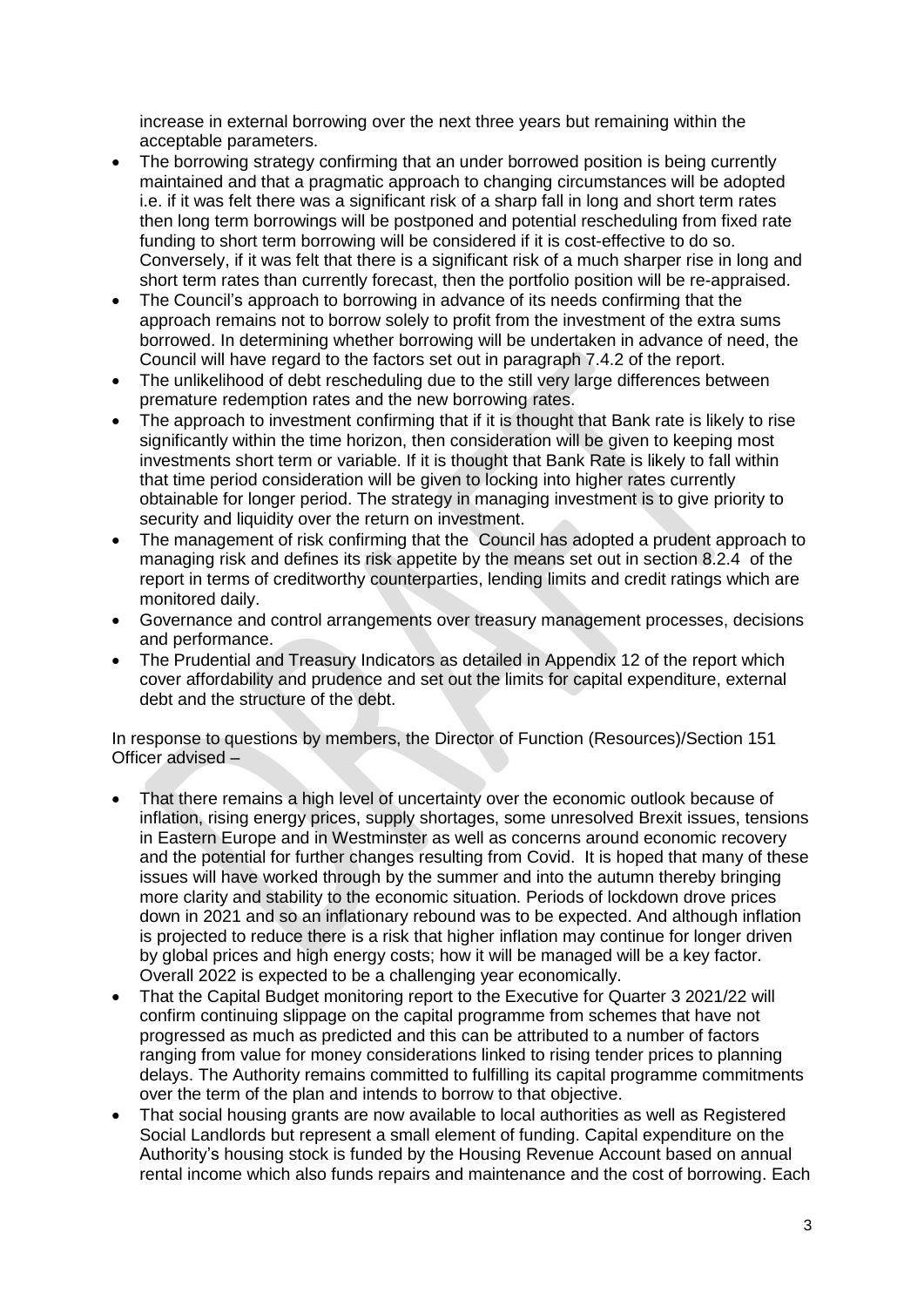proposed housing development is assessed on that basis and the assessment may be adjusted for some developments i.e. being prepared to meet repayment costs over a longer term if it can be demonstrated that the development meets an urgent need in a particular area in the knowledge also that repayment costs for other developments may be over a much shorter timeframe. The Authority seeks grant funding for each of its housing developments and Welsh Government grants are made available especially for innovative or green housing builds.

## **It was resolved to accept and to note the Treasury Management Strategy for 2022/23 and to forward the TM Statement to the Executive without further comment.**

## **5. EXTERNAL AUDIT: COMMISSIONING OLDER PEOPLE'S CARE HOME PLACEMENTS**

The report of Audit Wales setting out the findings from the Auditor General's review of care home commissioning arrangements across North Wales was presented for the Committee's consideration.

Mr Jeremy Evans, Audit Wales reported that the review looked at how the members of the North Wales Regional Partnership Board work together to commission care home placements for older people (the term care homes being used to reflect all types of residential and nursing care homes in a generic sense). The Social Services and Well-being (Wales) Act which came into force on 6 April, 2016 requires councils and health boards to work together to assess the care and support needs of the population in their area. The Act established Regional Partnership Boards (RPB) to prioritise the integration of services including for older people with complex needs and long-term conditions including dementia. In North wales the RPB includes the statutory partners – the six local authorities and the Betsi Cadwaladr University Health Board.

In early 2020 Audit Wales identified strategic commissioning of care home placements for older people was a risk to both councils and the Health Board for the reasons set out in paragraph 5 of the report. Fieldwork was undertaken in February and March of 2021 and as the messages were drawn together it was found that the legislative and policy frameworks were leading to a way of working that is impacting on health and social care professionals and users of the services. Although a review of the Partnership Boards in Wales has not been carried out, it is anticipated that many of the finding and challenges highlighted in the review for North Wales will to a greater or lesser extent be replicated nationally.

The key messages and overall conclusions from the review are as follows –

- Partners are working together to provide care for vulnerable service users but are carrying significant risks associated with market stability, workforce and pre-placement agreements along with a reliance on spot purchasing.
- The RPB's 2018 Market Shaping Statement set out some aspirations for care home commissioning which were added to by the RPB's response to "A Healthier Wales" in 2019, however, neither of these have driven the development of a clear regional strategy for commissioning care home placements for older people in North Wales or a delivery plan to take forward the aspirations that have been identified.
- Whilst the RPB network brings partners together to "think regionally", its structures, largely set out by the Welsh Government, are extensive and complex, and lines of accountability need to be strengthened.
- Nationally set fee structures are complex and result in a significant focus on cost which causes division amongst partners and has the potential to impact adversely on service users and their families.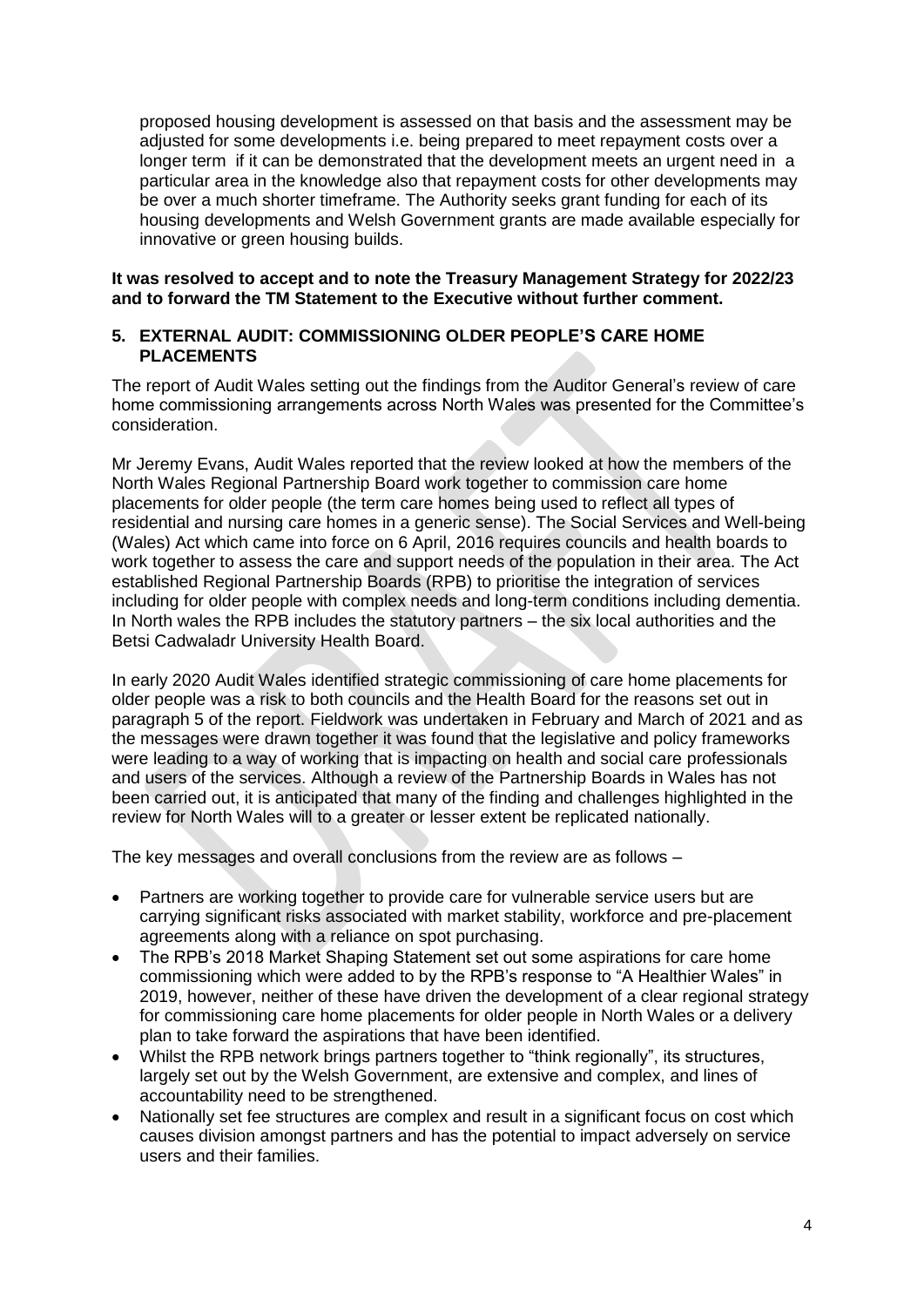• Partners need to do more to demonstrate they are meeting their statutory responsibilities around the Welsh language, and the Well-being of Future Generations Act, when commissioning care homes provision and making individual placements.

Audit Wales has reported separately to Welsh Government and has recommended actions it should take to improve the framework within which regional partners operate and has challenged it to look at some of the key legislative requirements as it reviews social care and health in the Rebalancing Social Care White Paper. Welsh Government needs to assure itself that the changes it proposes go far enough to resolve some of the longstanding challenges that have been identified and reported upon - specifically the complexity of the funding models and the need for greater clarity around the operation of pooled funds; better scrutiny and accountability with regard to RPB activities and decisions and the establishment of a framework against which to evaluate the progress of the RPB in meeting well-being goals.

Whilst some of the responsibility for improvement lies with Welsh Government, it is important that partners including the Isle of Anglesey County Council, consider their own role in the process. In light of the considerable amount of resources spent on care by councils and the BCUHB, the Council needs to be assured that this money is being spent wisely and that it is contributing towards building a more sustainable care sector that provides for the different types of care for today's citizens and for citizens of the future. To this end the report makes 5 recommendations for the councils and Health Board which are set out at the end of the report.

The Chair thanked Mr Jeremy Evans for presenting the report and findings and acknowledged the considerable work that had gone into producing it. In the subsequent discussion the following points were made –

 Reference was made to independent living schemes and to the Council's own Extra Care Housing provision for older people with the question being whether the development of these and similar models of care should be encouraged as being more cost-effective and sustainable options capable of addressing some of the issues identified.

Mr Jeremy Evans confirmed that the North Wales response to "A Healthier Wales" reflects a move towards encouraging people to remain within their communities for longer through domiciliary care provision and/or extra care establishments. The flipside of this is that when people do go into care homes their needs are therefore greater and require more specialised provision which few councils are able to afford close to home hence the importance of having a strategy for care home commissioning across North Wales that will support care planning. Councils need to determine what they want, to establish the balance of the types of care that they need in their care homes and to develop a roadmap that will take them from where they are currently which might mean having a greater level of general residential care than is required for the future, to where they want to be at the more specialised end of care provision.

 With regard to the Regional Partnership Board structure (Appendix 1 of the report) which the Committee thought might prove perplexing to a service user, there was some concern at the overheads of running such a structure and concern also that such a complicated set up might be making life more difficult as regards meeting the care needs of service users.

Mr Jeremy Evans advised that the RPB structure is largely set out by Welsh Government and because it includes the seven principal partners and is supported by a range of other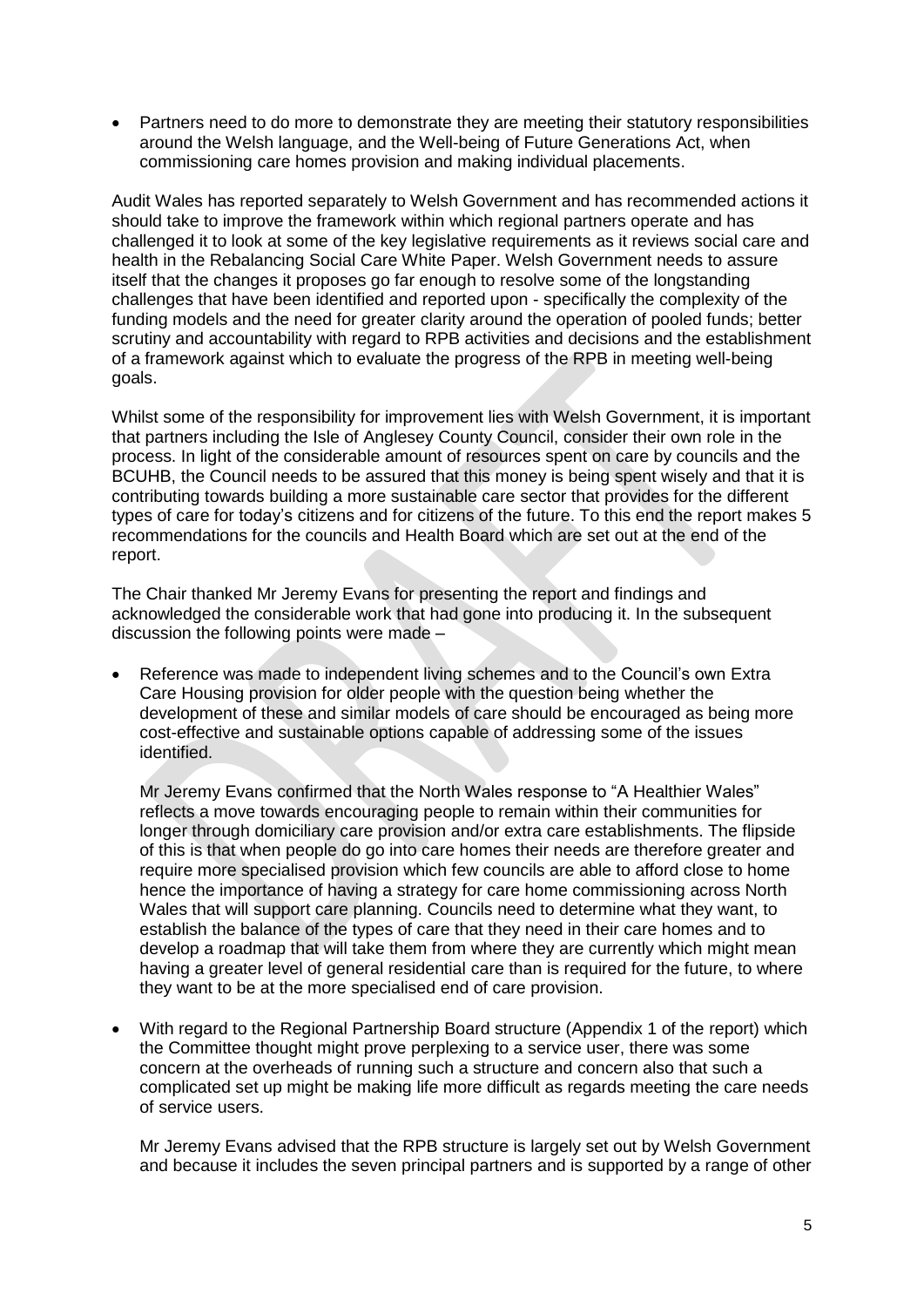groups and organisations it is complex, and can be confusing. One of the report's main findings is that although the RPB network brings partners together the scale of its structure and operation makes it unwieldy and presents challenges for the way it operates. It is an area which Audit Wales has highlighted should be looked at by Welsh Government with a view to simplification thereby improving effectiveness.

 In noting that there is a push towards regional partnership working in several areas, the Committee wanted to know what the main lessons to be taken from the review were in terms of applying a regional working model to other service areas.

Mr Jeremy Evans advised that as regards the report, Audit Wales has highlighted the need for Welsh Government to be clear about its expectations for partnerships (the RPB in the case of the report) so as to be able to objectively evaluate their progress towards the goals set and to have in place a set of measures against which progress in delivering the Welsh Government's aims and ambitions for a specific partnership working arrangement can be demonstrated. Regional working can be productive and effective as attested to by the North Wales Economic Ambition Board (NWEAB) a review of which by Audit Wales found evidence of strong governance, good progress in developing the programme of the Portfolio Office and flexibility in adapting to the context in which the Board operates. The RPB needs to be placed on a similar footing with good governance, accountability and links back to the home partner organisations and these are aspects the Council can help develop as one of the key partners.

The Head of Adults' Services confirmed that the service's experience in Anglesey supports the review's findings with regard to placements in as much as people are entering residential care with more complex needs and they tend to remain in care for shorter periods. As an Authority, whilst Anglesey would like to develop more extra care housing provision or similar to enable individuals to remain in a homely environment for as long as possible, it recognises that there comes a point when that is no longer possible when individuals require more specialist provision in a residential care setting. The recommendations have been the subject of much thought and reflection and there is consensus regarding the general direction of travel.

Councillor Llinos Medi commenting as Portfolio Member for Social Services and as the Council's representative on both the RPB and the NWEAB highlighted the differences between the two boards and emphasised that the NWEAB had been developed organically from the bottom up within the region in response to an identified and agreed need to develop the region's economy whilst the RPB is the product of the Social Services and Well-being (Wales) Act. She raised questions about the ability of the RPB in its present format to be able to make the difference which the report advocates and referred to challenges and risks associated with the pooled budget approach towards care home commissioning and to the implications of additional administrative requirements and whether value for money can be obtained. Councillor Llinos Medi said that the needs of the service user has to be paramount and is at risk of being lost within the RPB's structure. She thought that collaboration works best when it is on the basis of an agreed approach by the partners themselves rather than when it is imposed.

Mr Jeremy Evans acknowledged that the NWEAB and RPB have had different starting points and because it is prescribed by legislation the latter is more difficult to shape to meet needs locally which point is reflected in the report and recommendations to Welsh Government; (which he urged the Committee's members to seek out for information). These challenge Welsh Government on the effectiveness and delivery capability of the RPB and likewise on the expectations for and workability of pooled budgets. Care funding models and the systems supporting them are complex because of the range of care placement types and they sit within a complicated structure that is the RPB. The report and recommendations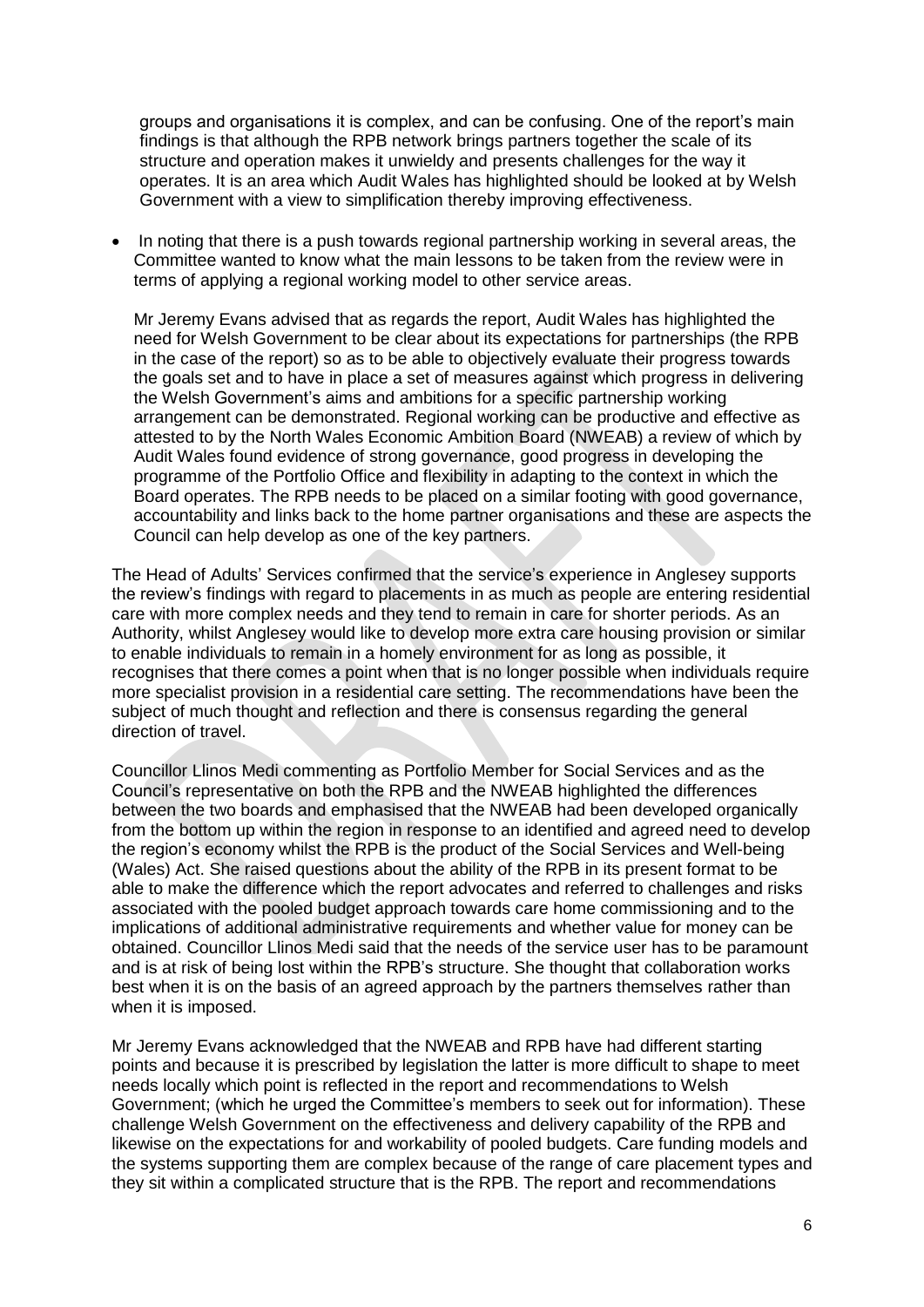seek to encourage councils to streamline as much of these processes as possible and for Welsh Government to ensure that its policy reform goes far enough to resolve the challenges identified so as to make the process easier and smoother for service users who are elderly and vulnerable individuals.

## **It was resolved to note the finding and recommendations of the report by Audit Wales with regard to commissioning care home placements, and to thank Mr Jeremy Evans for the presentation and clarifications provided.**

# **6. EXTERNAL AUDIT: LETTER IN RELATION TO COUNTER FRAUD ARRANGEMENTS**

 A letter by Audit Wales' Engagement Director dated 19 March, 2020 to the Chief Executive in relation to counter-fraud arrangements was presented for the Committee's consideration.

Mr Jeremy Evans set out the context to the letter which was a high-level review of counterfraud arrangements across 40 organisations in Wales including all 22 local authorities. The purpose of the review was to establish whether the arrangements for preventing and detecting fraud in the Welsh public sector are effective. The local fieldwork at Isle of Anglesey County Council comprised a high level evaluation of the Council's counter-fraud arrangements based on a document review, a self-assessment completed by the Council and some interviews with relevant officers. The Audit Engagement Director wrote to the Chief Executive to set out some of the review's key findings more formally as opportunities to strengthen the Council's counter- fraud arrangements had been identified although the limitations on the Council's resources were also acknowledged. It was felt that the Council would benefit from the following –

- updating the relevant policies and plans including the anti-fraud and corruption policy and fraud response plan;
- promoting a good anti-fraud culture and building fraud awareness amongst staff;
- undertaking a comprehensive fraud risk assessment;
- to consider fraud risk as part of the overall risk management process;
- developing an annual programme of proactive counter-fraud work covering the risks in the risk assessment;
- clear communication of the structure, roles and responsibilities in relation to counterfraud to ensure lines of accountability are understood by all;
- to consider introducing a corporate case management system;
- to consider regular use of data analysis to validate data;
- to consider ways to provide an appropriate level of fraud related information to the Governance and Audit Committee for it to take a proactive role in counter fraud matters.
- The report of the Head of Audit and Risk setting out the Council's response to the letter by Audit Wales' Engagement Director was presented for the Committee's information.

The Head of Audit and Risk in confirming that an action plan to address the recommendations has been developed and is set out at Appendix 1 to the report clarified that the Audit Wales' letter was received at the onset of the Covid 19 pandemic following which all non-essential work was postponed and Internal Audit staff were redeployed within the Council. However the Counter Fraud, Bribery and Corruption Strategy was presented to and approved by the Committee at its December, 2021 meeting and covers all the matters raised by Audit Wales excepting the procurement of a case management system which it was deemed is not relevant to Anglesey because of the very small number of fraud cases arising (one to two cases per year) which do not justify the outlay and would not represent value for money. Also, the policy for the Prevention of Fraud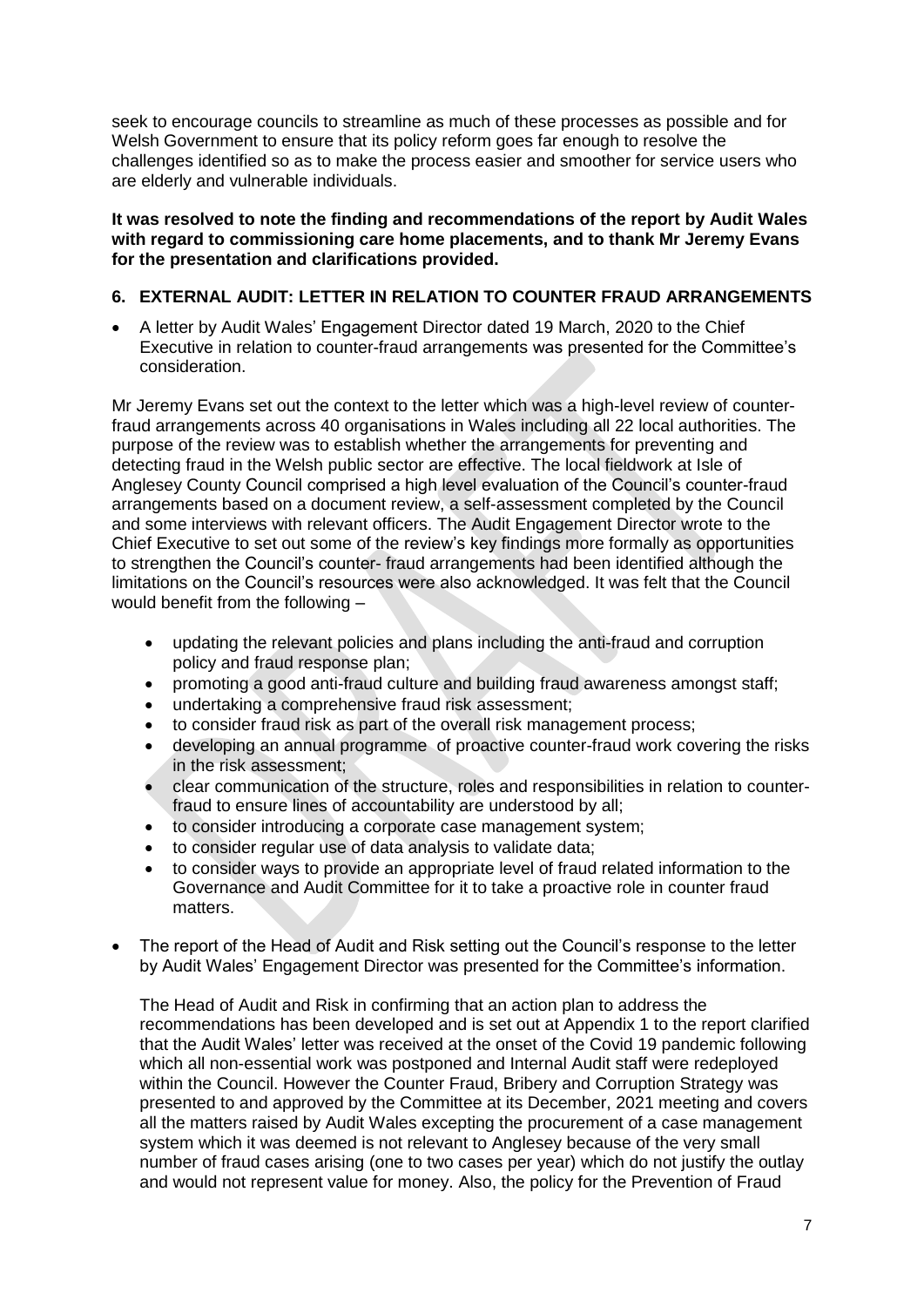and Corruption forms part of the Constitution and as such is revised annually as part of the regular review of the Constitution. Four of the ten recommendations have been implemented and the remaining five will be completed during the year; progress will be reported in the end of year annual report.

Although it recognised that the Covid-19 pandemic had disrupted normal business, the Committee queried the 3 year delay from the receipt of the letter to implementing the recommendations. The Committee further questioned whether the introduction of working from home arrangements for the majority of staff had increased the risk and opportunity for fraud citing the significant amount of money lost by Central Government due to fraudulently claimed Covid support funds.

The Head of Audit and Risk advised that a member of Internal Audit staff was seconded to the Finance Service's grants team which dealt with and distributed business support grants during the pandemic thereby providing an element of assurance and increasing the capacity for detecting fraud. All post payment assurance checks to date have not identified any instances of fraud. Dealing with the pandemic also meant that resources and efforts had to be prioritised and the issues raised within the letter by Audit Wales were not considered as such at the time.

**It was resolved to note the issues raised by Audit Wales along with the progress made in addressing the recommendations made by Audit Wales in relation to countering fraud.**

- **7. EXTERNAL AUDIT: REGENERATING TOWN CENTRES IN WALES REPORT – RECOMMENDATIONS AND RESPONSE**
- The report of Audit Wales setting out the main findings from the Auditor General's review of how local authorities in Wales are managing and regenerating their town centres was presented for the Committee's consideration.

Mr Mathew Brushett, Audit Wales outlined the context to the report and the audit approach and methodology which involved looking at previous regeneration programmes and current regeneration strategies across councils as well as interviewing regeneration lead officers. The full evidence base for the review is detailed in Appendix 1 of the report. A review tool to enable councils to self-assess their current approaches to town centre regeneration and to identify areas where further work is needed was also produced along with an interactive data tool.

The key messages and overall conclusions from the review are as follows –

- Town centres are at the heart of Welsh life and can be vibrant and sustainable places, but addressing the many challenges they face requires brave decisions and ambitious leadership;
- The growth of out of town retail, the progressive loss of essential services from town centres – banks, post offices and public services – and the growth in online shopping have contributed to a steady decline in many town centres. The pandemic has added to these problems.
- The Welsh Government has invested heavily in town centre regeneration in the last seven years but despite this funding town centres often struggle.
- Town centre regeneration remains a national priority, but the Welsh Government's town-centre-first policy is not yet fully embedded.
- Local Authorities are the key public bodies to help regenerate town centres but they often lack capacity and skills to deliver the sustainable regeneration needed.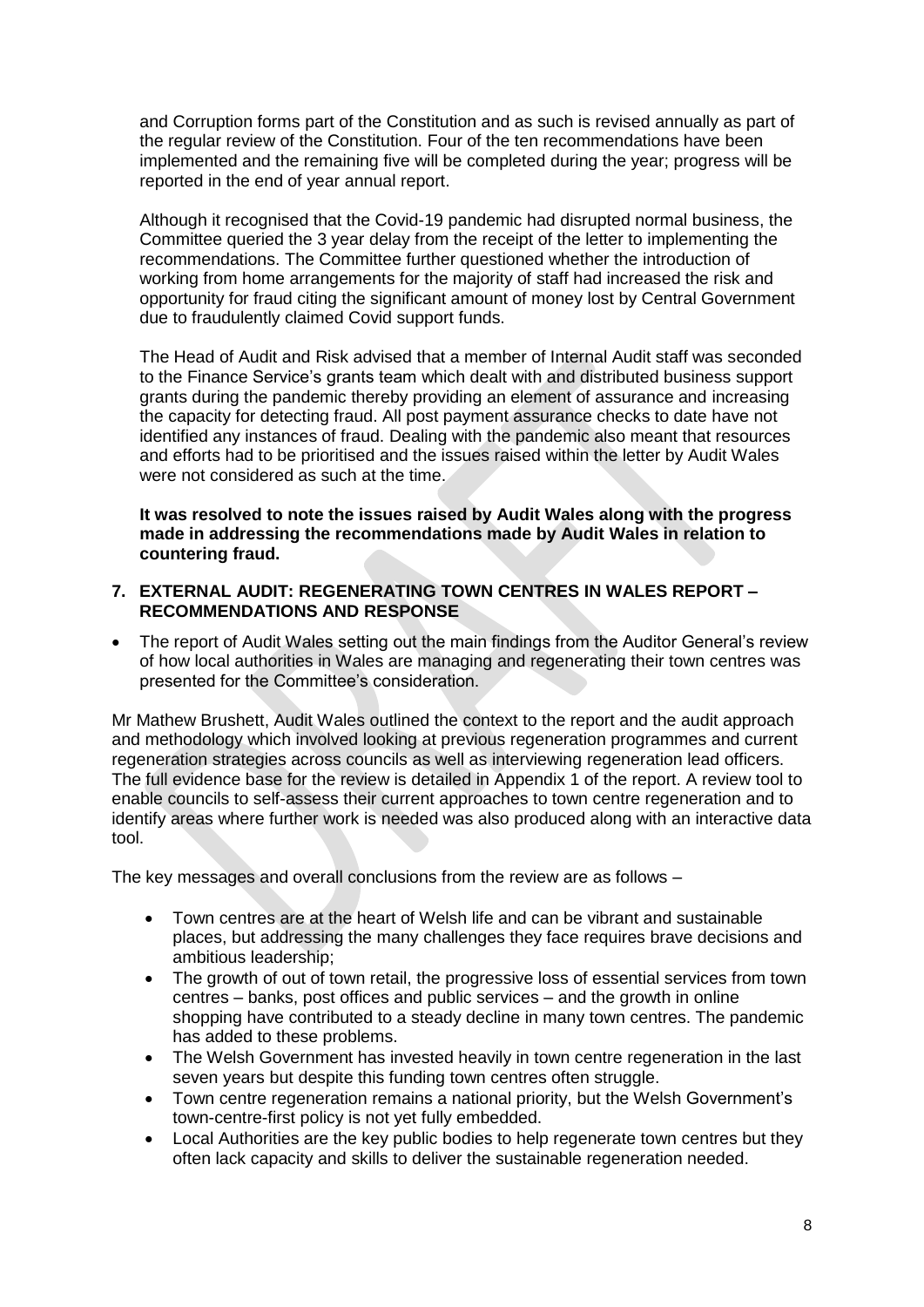Local authorities are well-placed to prioritise and lead on place planning but must be clear on the purpose of their town centres and involve public sector partners, the third sector, town and community councils, communities and businesses in decisions. Local Authorities will also have to become increasingly interventionist to address the challenge facing town centres.

The report makes six Wales wide recommendations which are set out in detail in Exhibit 3 but can be summarised thus –

- Welsh Government should review Non-domestic rates to ensure the system better reflects town-centre conditions when the payments holiday ends in March, 2022
- Welsh Government should work with local authorities to review transport challenges facing town centres and agree how best to address these
- Welsh Government should facilitate local authorities' access to funding for town centres by streamlining and simplifying processes and grant conditions; providing multi-year funding and providing revenue as well as capital support to help address staff capacity and skills shortages
- Local authorities should effectively and consistently use their existing enforcement, financial and debt recovery powers to support regeneration working across departments.
- Welsh Government should set out how it plans to deliver its Town Centres First approach in practice, its expectations of partners and the practical steps it will take to make this ambition a reality
- Local authorities should be receptive to and plan to manage the changes to town centre and use Audit Wales' regeneration tool to self-assess their current approaches to identify where they need to improve their work on town centre regeneration.
- The report of the Head of Regulation and Economic Development setting out the Council's response to the Audit Wales report and recommendations on Regenerating Town Centres in Wales was presented. This included a completed self-assessment exercise to identify areas for improvement and/or further work in response to recommendation six of Audit Wales' review. The outcome of this exercise shows that the Authority is engaged in all of the 38 identified work areas and details the progress made with regard to each including any barriers to progress.

Mr Mathew Brushett welcomed the completed self-assessment as a candid appraisal of the Authority's current position including an acknowledgement of strengths and weaknesses and suggested that it might also be helpful to have Scrutiny examine those aspects that require further work and how they might be addressed and for the self-assessment to be converted into an action plan with measurable actions and timescales to take matters forward.

In discussing the report the Committee made the following points –

• In acknowledging that revitalising town centres requires a joined up approach between all local stakeholders, the Committee sought clarity on the Council's role and whether it was expected that the Council should always take a leading role or whether it should be a supporting partner to other organisations.

Mr Nick Selwyn, Audit Wales advised that it is likely to be a combination of both and he referred to examples from the report where both approaches are seen to be effective. There are already in Wales a number of good mechanisms that have been used by a number of communities some of which are referenced in the report. The starting point has to be a dialogue about what the Authority's ambitions are and then identifying the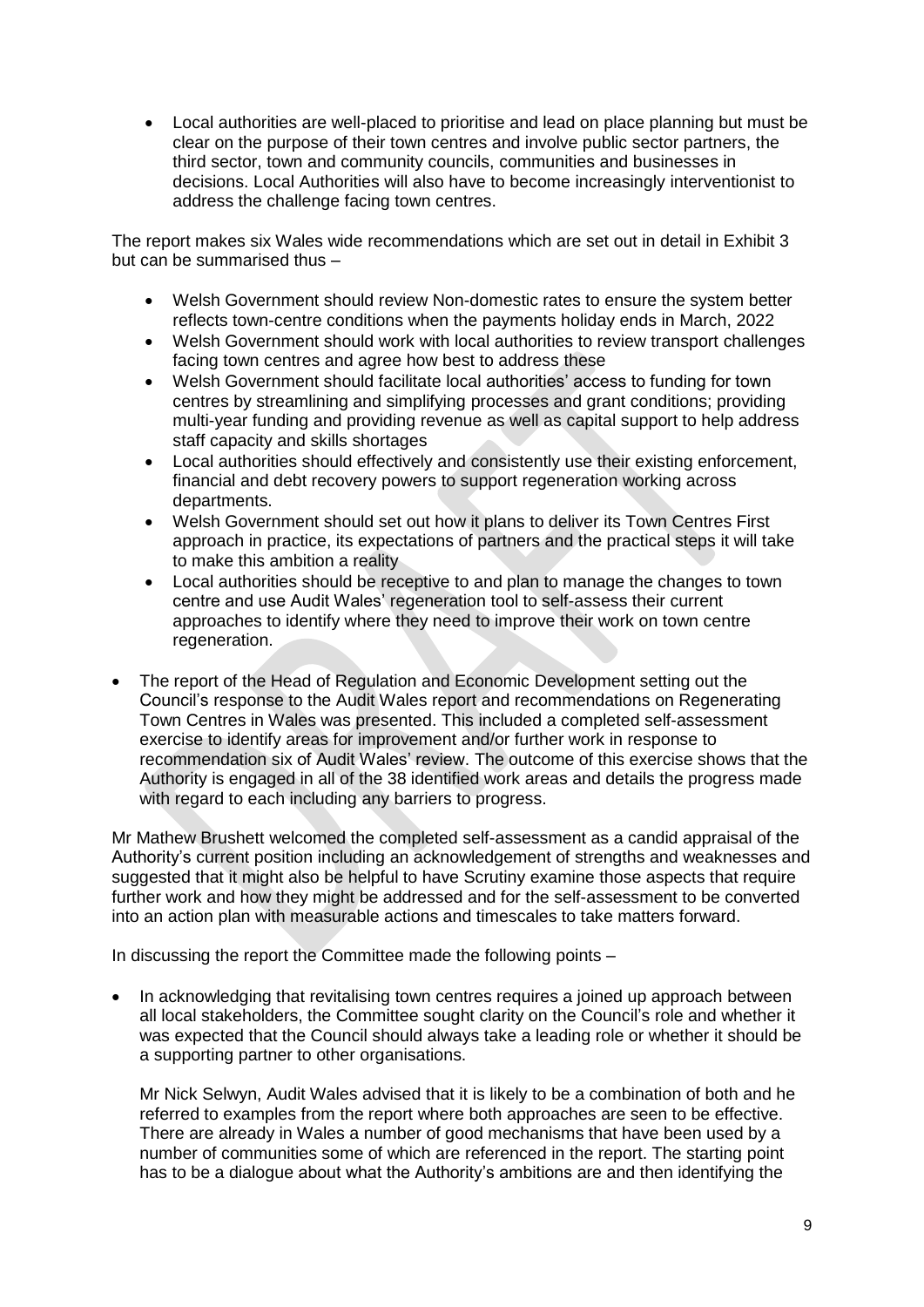best mechanisms to deliver change on the ground with the key aspect being the involvement of the full range of people that will benefit and use towns.

 Whether the role of tourism in regenerating towns had been taken into account in conducting the study. The Vice-Chair highlighted that he would have liked to have seen more examples in the report of towns where regeneration has been successful on a global as well as national level which could provide lessons in terms of what works best.

Mr Nick Selwyn referred the Committee to a report prepared for Welsh Government by Professor Karel Williams on the subject of how local markets are changing based on a detailed study of three communities; the report draws on a number of examples from Europe and looks at their approach to regeneration. The Audit Wales review is meant to align with rather than duplicate Professor Williams' wider report. He confirmed that tourism had been factored in when undertaking the review and that many of the places that are seen to be flourishing are natural tourist areas. However, not all tourist towns are turning things around with the key factor being how well connected these places are to the wider community and how dependent they are on the services provided in that broader sense.

 Whether the Levelling Up fund has a role to play and what difference it is likely to make in the long-term. Mr Nick Selwyn clarified that although the report does not comment on the Levelling Up fund as the fund was in the process of being finalised when the report was being completed, the National Audit Office has recently issued a report on the Levelling up Fund which will help with understanding some of the challenges that this agenda will bring. Having access to funding and using it effectively will have an impact on the ground. Whilst local authorities have a proven record of physical regeneration by way of building works and improving facilities, the challenge lies in being clear on the purpose of towns in the future and what the Authority wants to achieve for its towns.

In response to a further question about the relevance of levelling up to smaller towns which have suffered economically because of a decline in retail with Amlwch cited as a case in point, Mr Nick Selwyn advised that although the challenges can be significant, success outside of levelling up funds has been achieved with strong leadership and a clear vision for what the Council wants to achieve in its towns and using the powers available to it to make that happen. It is also about having ambition and working with partners to make the changes. However not every town will thrive in the way the Council might want and it will have to accept that different towns have different roles and purposes.

The Regeneration Manager provided a brief overview of the Council's regeneration efforts and outlined current activities in Llangefni, Beaumaris, Amlwch and Holyhead supported by funding from Welsh Government and other sources. Anglesey and other rural counties have been lobbying for smaller towns to be provided with support and a policy change means that capital funding of up to £250k is now available for small towns through the Place Making grant. Welsh Government has also indicated that it is moving to a three year funding cycle. On a UK basis, capital funding for infrastructure purposes is available through the Levelling Up Fund and revenue funding is available through both the Community Renewal Fund and the Shared Prosperity Fund. The latter allows local authorities to designate their own priorities within a broad framework. These funding sources together provide opportunities to help smaller towns.

The Chair thanked all the Officers for their contributions and members for the debate.

**It was resolved to note the findings and recommendations of the report by Audit Wales with regard to regenerating town centres in Wales and to accept and to note**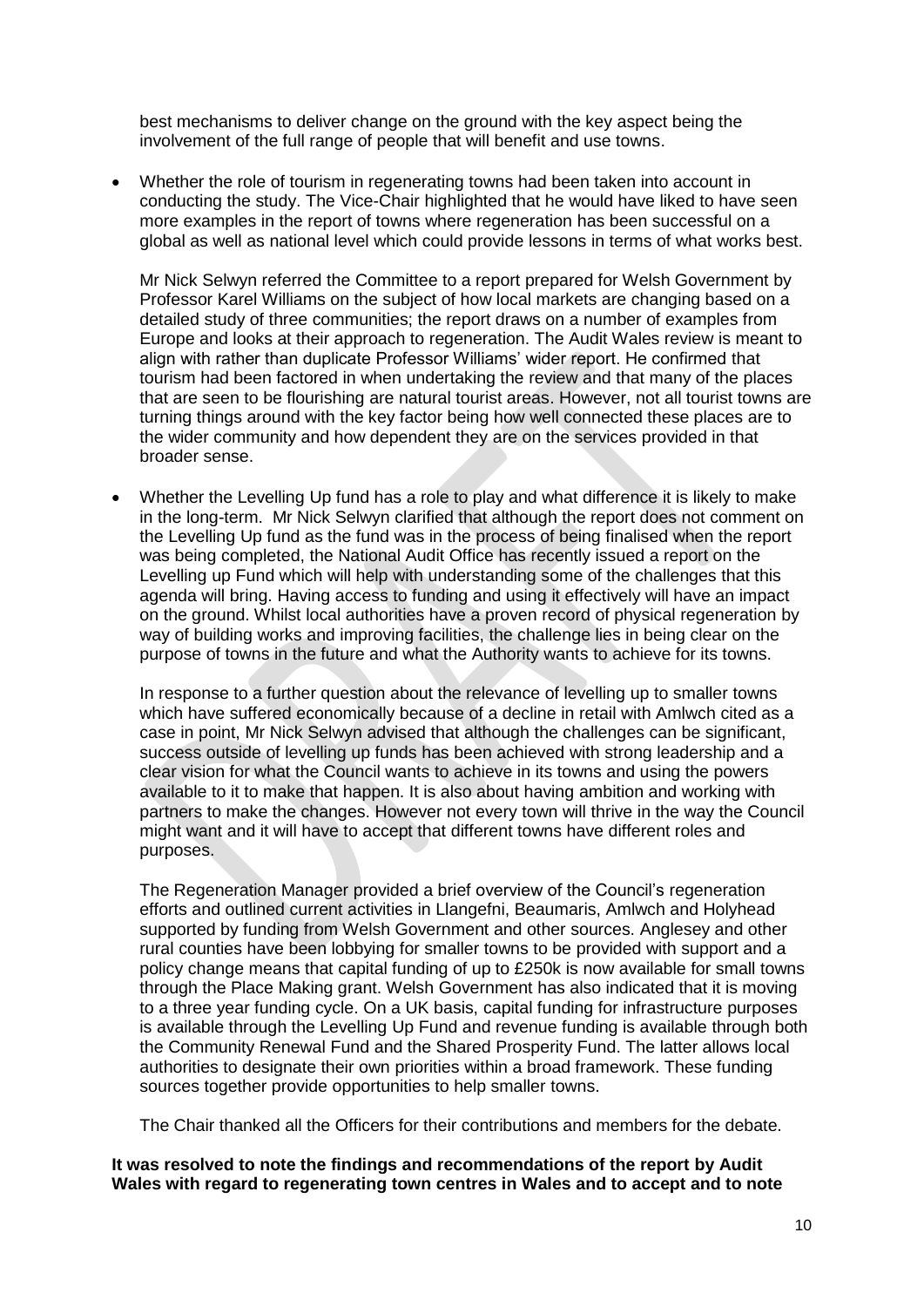**the response provided by the Head of Regulation and Economic Development including the self-assessment of progress.**

## **8. EXTERNAL AUDIT: ISLE OF ANGLESEY COUNTY COUNCIL AUDIT SUMMARY 2021**

The Annual Audit Summary report for 2021 for the Isle of Anglesey County Council by Audit Wales was presented for the Committee's information. The report showed the work completed by Audit Wales and other inspectorates since the last Annual Audit Summary (for 2020) issued in February 2021 and provided a summary of the outcome of each piece.

#### **It was resolved to note the Annual Audit Summary report for 2021.**

## **9. EXTERNAL AUDIT: AUDIT WALES PROGRAMME AND TIMETABLE – IOACC QUARTERLY UPDATE DECEMBER, 2021**

An update on the Audit Wales Work Programme and Timetable for the Isle of Anglesey County Council as at 31 December, 2021 was presented for the Committee's information. The update showed the status of each piece of work currently in progress by Audit Wales and other inspectorates and their proposed publication dates as well as confirming work completed and work planned for 2021/22 at the Council and nationally.

#### **It was resolved to note the quarterly update on the Audit Wales Programme and Timetable as at 31 December, 2021.**

# **10. ANNUAL INSURANCE REPORT 2020/21**

The report of the Head of Audit and Risk incorporating the Annual Insurance Report for 2020/21 was presented for the Committee's consideration. The report provided information about how the Council has managed its insurance activity over the last five years and its challenges going forwards.

The Risk and Insurance Manager provided an overview of the summary of claims included in Appendix A to the report which provided a breakdown per policy per financial year for the Council as a whole of the number of claims that have been paid; those settled without cost or payment being made and those where the claim has not yet been settled. It was emphasised that not all "still open" claims that have a reserve against them will be paid or settled for the amount reserved which is especially true of liability claims which are often settled for much lower sums or at no cost at all. Also, the number of claims might increase over time as claims are sometimes presented several years after the event. There are 4 public liability claims that pre-date the timescale covered by the report that remain open and for which there are outstanding reserves of approximately £215k.

Some of the key points to be noted include the following –

- The Council uses a combination of self-insurance and external insurance to address the financial consequence of risk; in some cases the Council has arranged external insurance but self-insures a large proportion of the claims paid by opting for a large excess.
- The external premiums paid in 2021/22 were approximately £718.5k (an increase of 8% since 2020/21) including £73k of insurance premium tax. Whilst a proportion of the increase relates to inflationary factors, there have been rate increases as a result of losses incurred by insurers globally due to weather events and should not therefore be considered as specific to Anglesey.
- The number of claims for personal injury presented by employees (Employers Liability Claims) remains low at 2 to 3 per year over the 5 year period.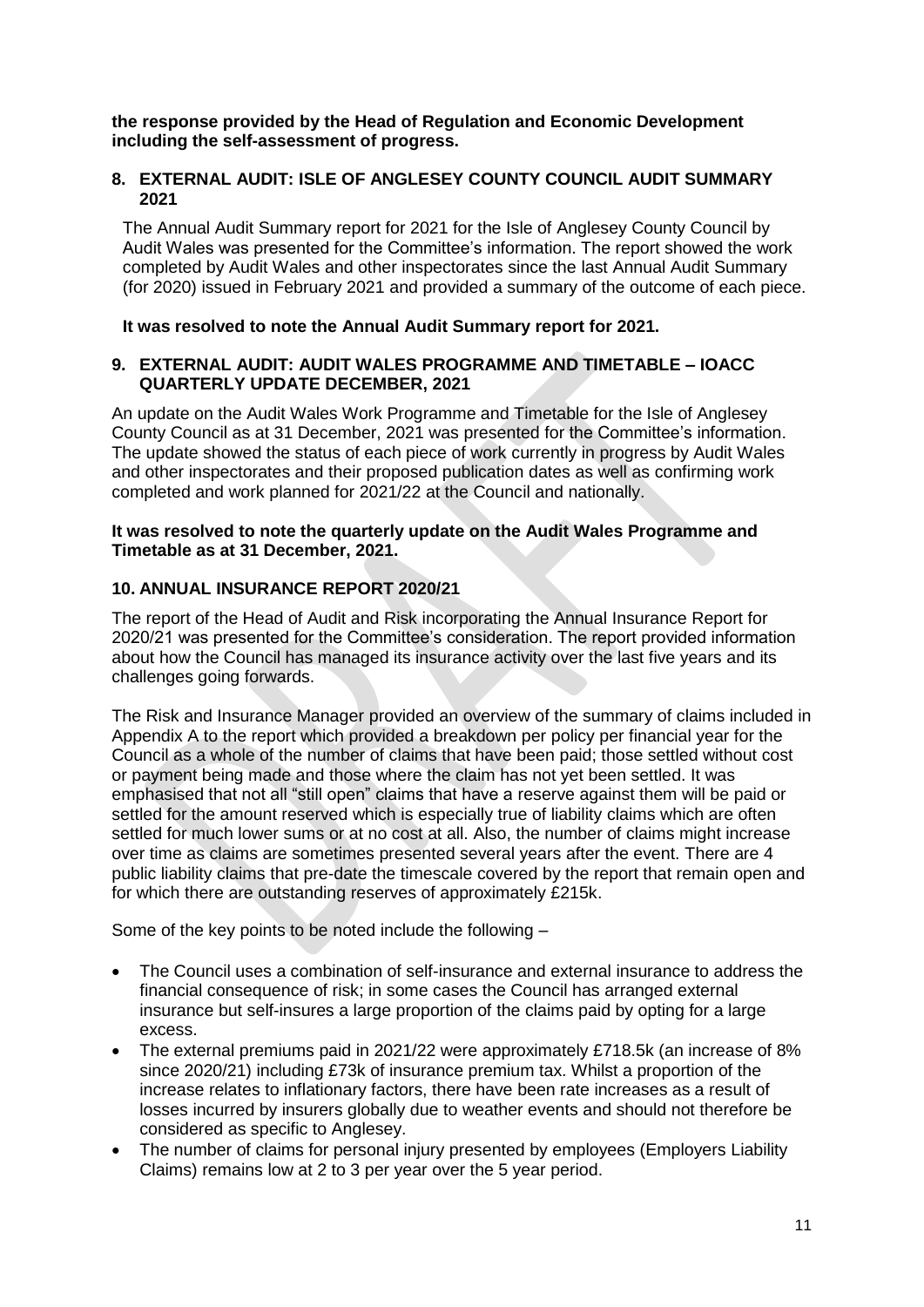- The number of public liability claims has continued to fall over the last five years; whilst historically, injury to road users and damage to other vehicles on the highways make up a significant proportion of these claims the number of highways related claims remains low with only 10 such claims having been made since April, 2021. Claims incurred by other services are few but include claims with high reserves relating to child protection issues and a maritime related claim which together have reserves amounting to £325k.
- The number of motor claims has fallen over the last two years which can be attributed to fewer officers travelling during the pandemic. The cost of motor claims has however increased due to the increased cost of parts, increased cost of hire cars and the increased sophistication of modern vehicles.
- Property claims are primarily driven by the weather with Storm Ophelia and more recently Storm Arwen having caused damage to Council property.
- Overall, the trend is that the number of claims are low; however claims are becoming more expensive.

The Risk and Insurance Manager advised that looking forward although the pandemic has had a positive impact on claim numbers it has introduced new risks in the form of new ways of working and home working arrangements which could give rise to claims of a different nature; the pandemic also saw an increase in fraudulent activity and fraud in the form of fictitious or exaggerated claims remains a possibility post pandemic. Climate related incidents are on the increase and have a serious impact on both individuals and communities and on insurers in terms of the costs of settling the resulting claims. Generally the cost of claims is rising which in the case of non-injury claims is due to the increased cost of parts and materials and in the case of injury claims is due to the cost of care as people live longer and prognosis gets better. All these factors will affect the amounts that insurers pay to settle claims and will in turn drive up the premiums charged meaning that it is important that the Council continues to implement risk management and risk reduction measures. Managing risk well can allow the Council to accept more risk by increasing excesses and deductibles, thus keeping the balance between the risks insured and the cost of the premium.

In response to questions by the Committee, the Risk and Insurance Manager advised that with regard to reviewing excess levels, the Council has a long-term agreement with its current insurers within which there is an annual renewal process which includes checking the ongoing appropriateness of excesses. Where it is deemed that a different excess is required an alternative quotation might be sought or the insurer itself might vary its terms including the excess and/or cap levels. She confirmed that a brokerage service was not used when the insurance contract was last tendered but doing so would be considered for the next re-tendering exercise to overcome some issues that had arisen in the process. The contract was last re-tendered 5 years ago on the basis of a competitive tendering process in accordance with a national procurement framework.

## **It was resolved to accept the Annual Insurance Report for 2020/21 and to note its contents.**

## **11. INTERNAL AUDIT UPDATE**

The report of the Head of Audit and Risk which updated the Committee on the work of the Internal Audit section since the last update as at 1 December, 2021 was presented for consideration. The report set out the audits completed in the period, the current workload of Internal Audit and its priorities for the short to medium term.

The Head of Audit and Risk highlighted the two audit reports finalised in the period, the one – Information Governance resulted in a Reasonable Assurance opinion and raised 2 major and 5 moderate issues/risks details of which are provided in paragraphs 3 to 11 of the report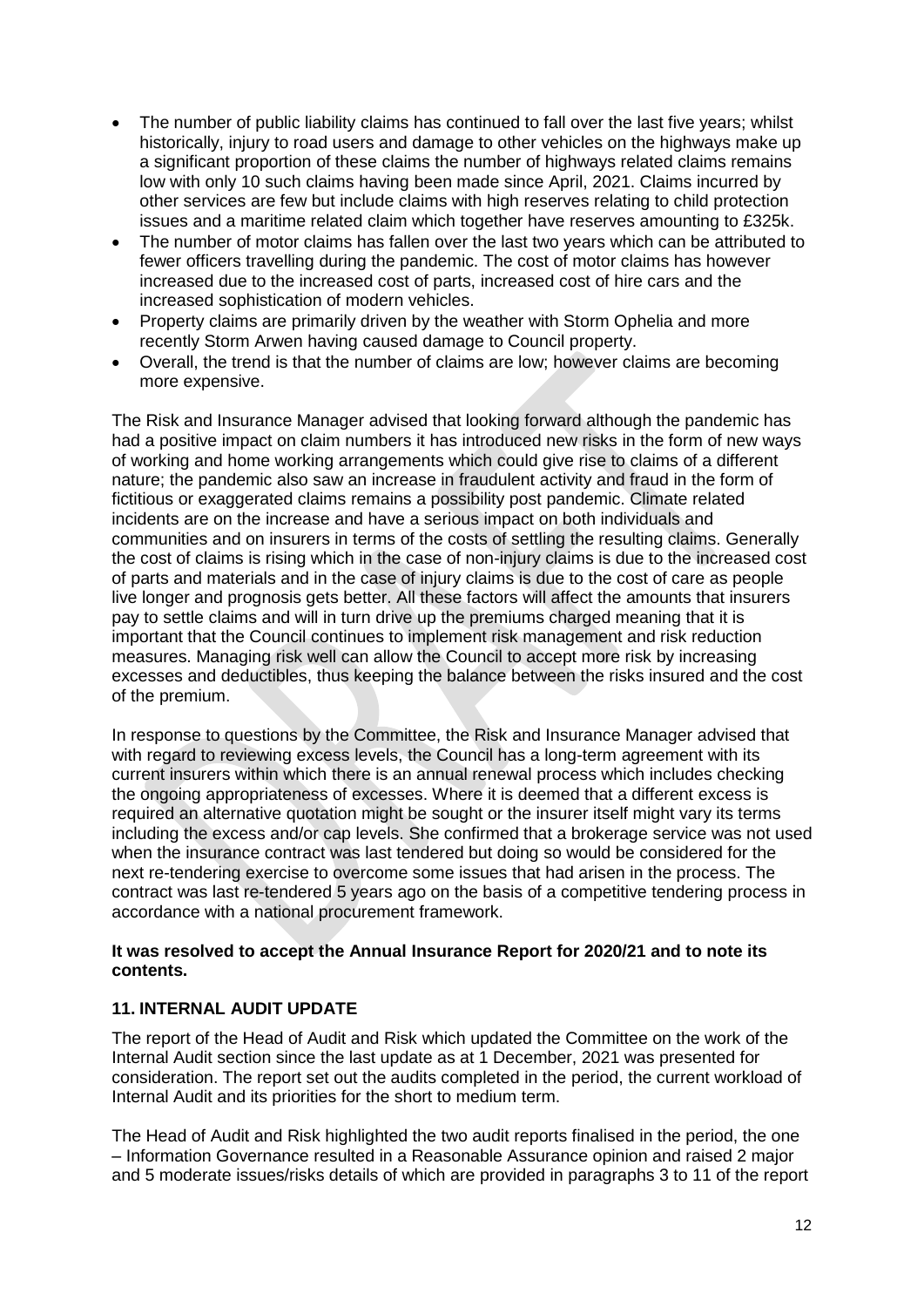and the other – Software Licence Management which is one of three pieces of work which Salford City Council's specialist IT Audit team was commissioned to undertake resulted in a Limited Assurance opinion and raised one major and 9 moderate issues/risks. Further details are provided in paragraphs 12 to16 of the report. An action plan to address the issues/risks identified has been agreed and has been made available to the Committee's members; assurance is taken from the Council's proposed migration to "Cloud" based applications for some of its mission critical applications which will mitigate some of the risks identified.

The six audits noted in the table at paragraph 17 of the report are currently in progress and work continues on investigating the first tranche of the National Fraud Initiative 2020/21 matches released in January, 2021. As at 1 February, 2022 there were 18 overdue actions (8 major and 10 moderate) which all fall within the Resources Services and relate to issues/risks raised in the four audits listed at paragraph 27 of the report. Internal Audit is working with the service to provide support with implementing the actions. Internal Audit's short to medium term priorities are set out in paragraphs 30 to 32 of the report and focus on reviewing the red and amber residual risks not yet reviewed or not reviewed in the last two years from the now re-designated Strategic Risk Register. The Annual Internal Audit Strategy for 2022/23 is also in development. For the longer term, Internal Audit will be looking to deliver the Counter Fraud, Bribery and Corruption Strategy for 2021-24, working with colleagues in the Performance Team to improve assurance mapping across the Council and contribution to the development of the Performance Review, and preparing for the External Quality Assessment due in June, 2022. In addition, following its issuing of the final report on the Management of School Unofficial Funds, Internal Audit has been working on refreshing the guidance document, providing training for head teachers and governors and undertaking quality assurance checks of the certificate submitted by schools.

Officers responded to the Committee's questions as follows –

- With regard to the Limited assurance review of Software Licensing, the IT Team Manager advised that the cost of all the software licences for the Council for 2021 was in the region of £580k and included all individual licences, software licences and the maintenance of those licenses. With regard to reducing the cost, he confirmed that while some of the actions detailed in the report address the need to manage the risk that unlicensed or unauthorised software is in use, other actions come from the perspective of cost reduction and securing value for money. Suggested controls include introducing a register of software assets to provide an integrated way of identifying where those individual assets are aligned to. As well as providing a way of keeping track of who has what a comprehensive register would also help identify if there are unnecessary software licenses being held, thereby avoiding the duplication and/or re-purchasing of licences.
- Although the IT Unit monitors the licence position for the Council's software in the main, the IT Team Manager advised that the risk that unauthorised software could be used could apply in instances where the Council works in partnership with third parties/ companies where the licensing arrangements are not known, or where software is purchased via channels that are not captured by the standard IT processes which would verify whether or not there is already a licence for that software. Whilst the audit review report notes the controls that are already place to limit such occurrences, the implementation of additional controls is recommended to strengthen existing processes and provide further assurance.
- With regard to overdue actions, it was clarified that Covid related absences have contributed to the overdue actions in the four audits pertaining to the Resources function. The Director of Function (Resources)/Section 15 Officer advised that capacity issues have affected the timely implementation of the recommended actions in the four audits as managers' time in the income and debtors teams is taken up by day to day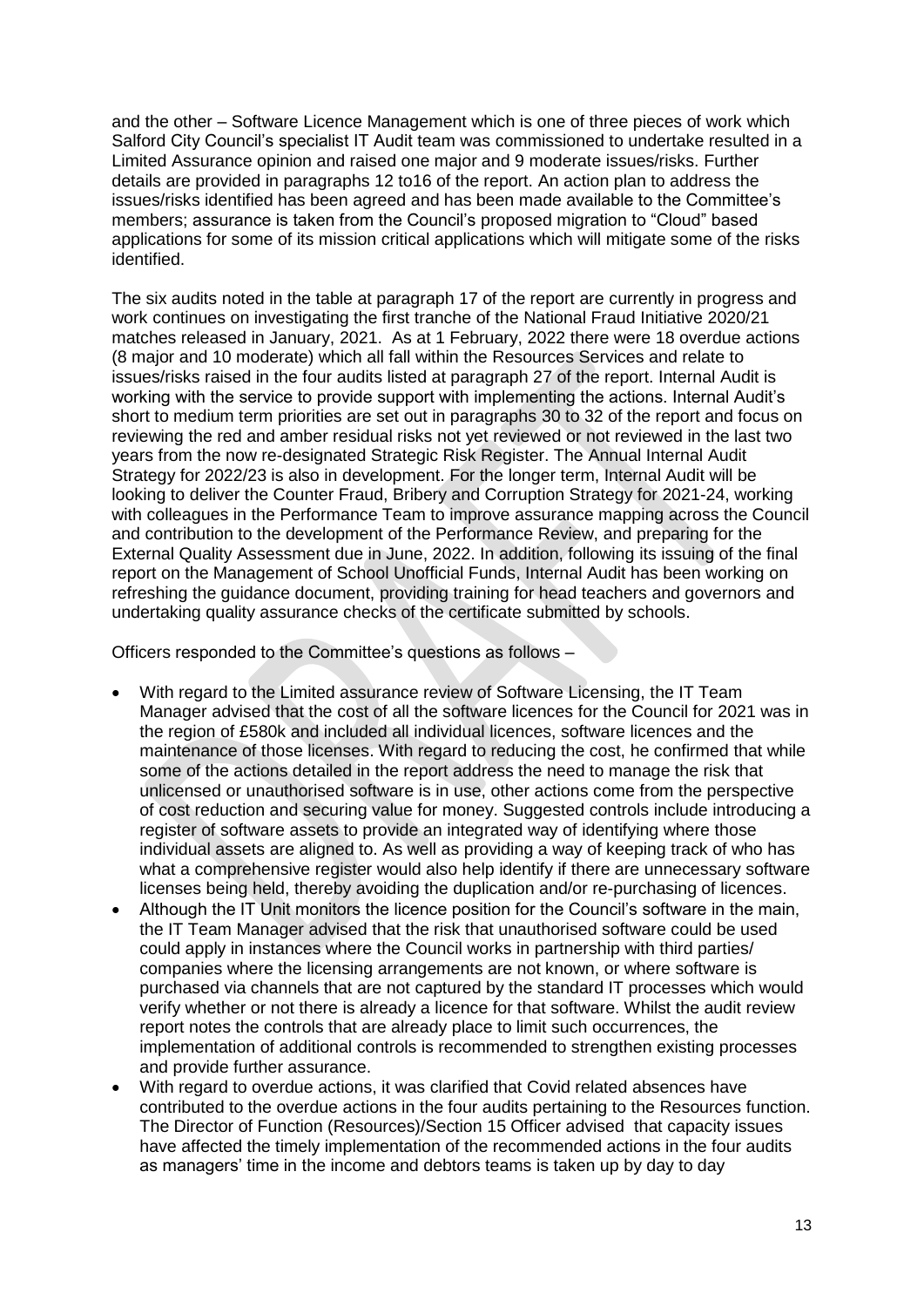responsibilities leaving little or no time for addressing the effectiveness of business processes. An external resource has since been commissioned to review processes and to respond to the audit recommendations, and as part of the 2022/23 budget approval process the Resource function has submitted a bid for funding for a Business Manager post to review systems, processes and practice across the function and to implement any improvements identified.

#### **It was resolved to note Internal Audit's assurance provision and priorities going forward.**

# **12. FORWARD WORK PROGRAMME**

The report of the Head of Audit and Risk incorporating the Forward Work Programme updated to reflect amendments made due to workload and/or other factors was presented for the Committee's endorsement.

#### **It was resolved to note the minor amendments to the approved Forward Work Programme for 2021-22.**

# **13. EXCLUSION OF THE PRESS AND PUBLIC**

**It was considered and was resolved Under Section 100 (A) (4) of the Local Government Act 1972, to exclude the press and public from the meeting during the discussion on the following item on the grounds that it involved the disclosure of exempt information as defined in Paragraphs 14 and 16 of Schedule 12A of the said Act and in the Public Interest Test presented.**

# **14. RISK MANAGEMENT UPDATE**

The report of the Head of Audit and Risk updating the Committee on the risk management position was presented for consideration. The report provided an overview of developments in respect of managing risks since the last report on the corporate risk register was presented to the Committee in December, 2020 and included the new strategic risk register at Appendix C.

The Risk and Insurance Manager reported that since the corporate risk register was last presented to the Committee, the Senior Leadership Team (SLT) has undertaken a thorough review of the entire risk register and a decision has been made that the SLT's focus should be on those risks to the achievement of the strategic priorities, hence a new strategic risk register aligned to the corporate priorities has been developed and replaces the corporate risk register. The risk assessment matrix (presented as Appendix B to the report) has also been reviewed and all of the "Likelihood" descriptors have been amended as have several of the "Impact" descriptors. The new strategic risk register contains 14 risks which is half the number on the previous corporate risk register and each risk has a designated SLT member leading on it. A detailed review of the wording, scores/priorities, control measures and further action required to mitigate each risk has been carried out with each new risk owner; the SLT has then reviewed the strategic risk register in its entirety.

The SLT will continue to review a small number of strategic risks on a monthly basis and will review the strategic risk register in its entirety twice a year. Those risks that are common to several service areas (e.g. in relation to collaboration and partnership working, health and safety contracts, sickness absence and fraud) have been removed and where not already the case will be included in individual service risk registers. The SLT recognises however that cumulatively these risks could have a significant impact on the Council as a whole and will therefore monitor those risks as part of normal performance monitoring arrangements.